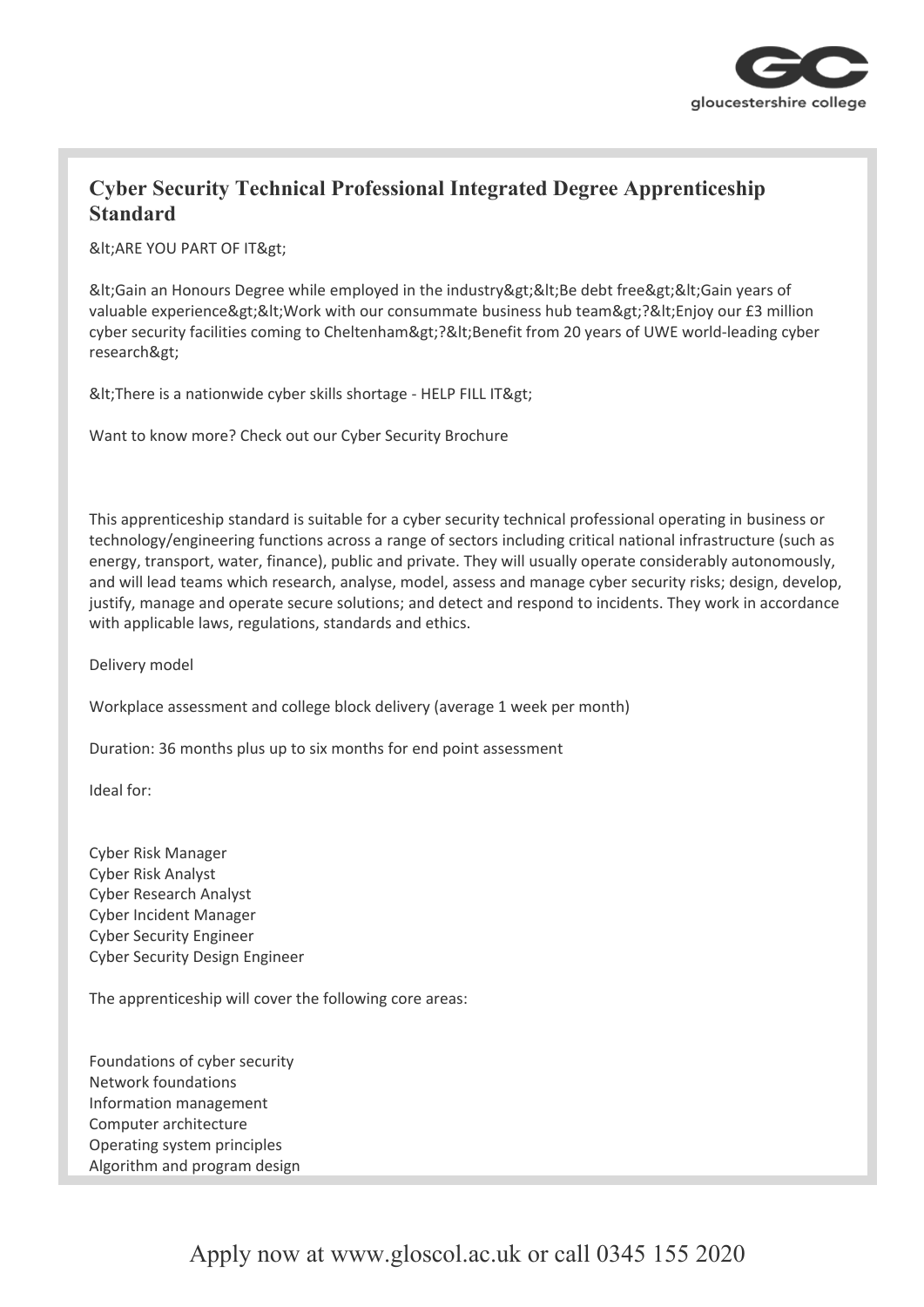

Malware, threats and defensive programming Risk assessment Security assurance Legal, regulatory, compliance and standards

Benefits for learner

Achieve an honours degree Develop skills that will increase your career potential Support from your industry experienced staff Be recognised for entry to the Institute of Information Security Professionals membership at Associate level

End Point Assessment The End Point Assessment will test the entire Standard (skills, knowledge and behaviours)

and be undertaken as follows:

Portfolio of evidence – produced towards the end of the apprenticeship, containing evidence from real work projects which have been completed during the apprenticeship

Practical test – four exercises to assess skills, knowledge and behaviour, in a controlled environment over 48 hours

Employer reference – confirming the apprentice has met the standards

Completion and achievement of all the modules in the BSc Cyber Security Technical Professional Degree Passes at Level 2 English and Maths (If not already achieved)

Technical discussion - to elicit sufficient evidence against the knowledge, skills and behaviours to inform whether the minimum standard has been achieved

Two independent assessors (from a University) will assess each element of the end point assessment and will then decide whether to award successful apprentices with a pass, a merit or a distinction.

Validated by University of the West of England

## **Entry Requirements**

Employers will set the selection criteria, but this is likely to include three A Levels including maths, or other

Apply now at www.gloscol.ac.uk or call 0345 155 2020